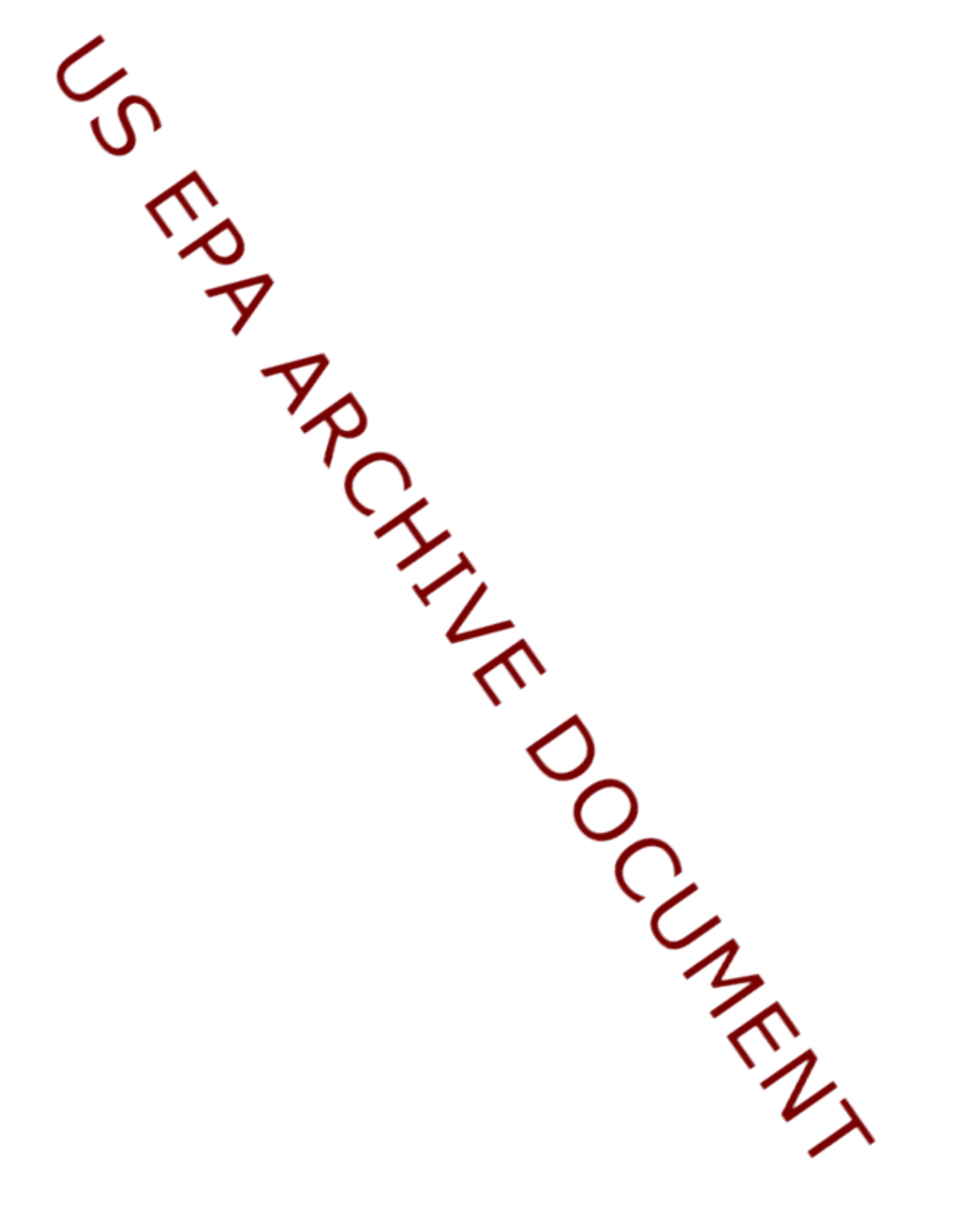# **Technical Factsheet on: THALLIUM**

[List of Contaminants](http://www.epa.gov/safewater/hfacts.html) 

 As part of the Drinking Water and Health pages, this fact sheet is part of a larger publication: **National Primary Drinking Water Regulations** 

## **Drinking Water Standards**

 MCL: 0.002 mg/l MCLG: 0.0005 mg/l HAL(child): 1- to 10-day: 0.007 mg/L; Longer-term: 0.007 mg/L

## **Health Effects Summary**

 Acute: EPA has found thallium to potentially cause the following health effects from acute exposures at levels above the MCL: gastrointestinal irritation; peripheral neuropathy.

Short-term exposures considered "safe" for a 10-kg (22 lb.) child consuming one liter of water per day: upto a 7-year exposure to 0.007 mg/L.

 levels above the MCL: changes in blood chemistry; damage to liver, kidney, intestinal and testicular Chronic: Thallium has the potential to cause the following health effects from long-term exposures at tissues; hair loss.

 drinking water. Cancer: There is no evidence that thallium has the potential to cause cancer from lifetime exposures in

### **Usage Patterns**

 There is no domestic production of thallium. Approximately 4,500 lbs. of thallium and its compounds were imported in 1987. In 1984, US industry consumed thallium compounds as follows: electronics industry, 60-70%; the remainder was used in pharmaceuticals, alloys and glass manufacture.

 was also formerly used as a depilating agent by dermatologists and as a cosmetic depilatory cream. Thallium compounds are used in infrared spectrometers, in crystals, in other optical systems, and for coloring glass; in semiconductor research; with mercury for switches and closures which operate at subzero temperatures; in photoelectric cells, lamps, and, in electronics, in scintillation counters; as catalyst in organic synthesis; as a rat poison, as an ant bait, and as a reagent in analytical chemistry. It

## **Release Patterns**

In nature, thallium is present as a trace compound in many minerals, mainly associated with potassium and rubidium.

Man-made sources of thallium pollution are gaseous emission of cement factories, coal burning power plants, and metal sewers. The leaching of thallium from ore processing operations is the major source of elevated thallium concentrations in water. Thallium is a trace metal associated with copper, gold, zinc, and cadmium.

Water concentrations of 1 to 88 parts per billion have been reported in rivers draining metal mining areas.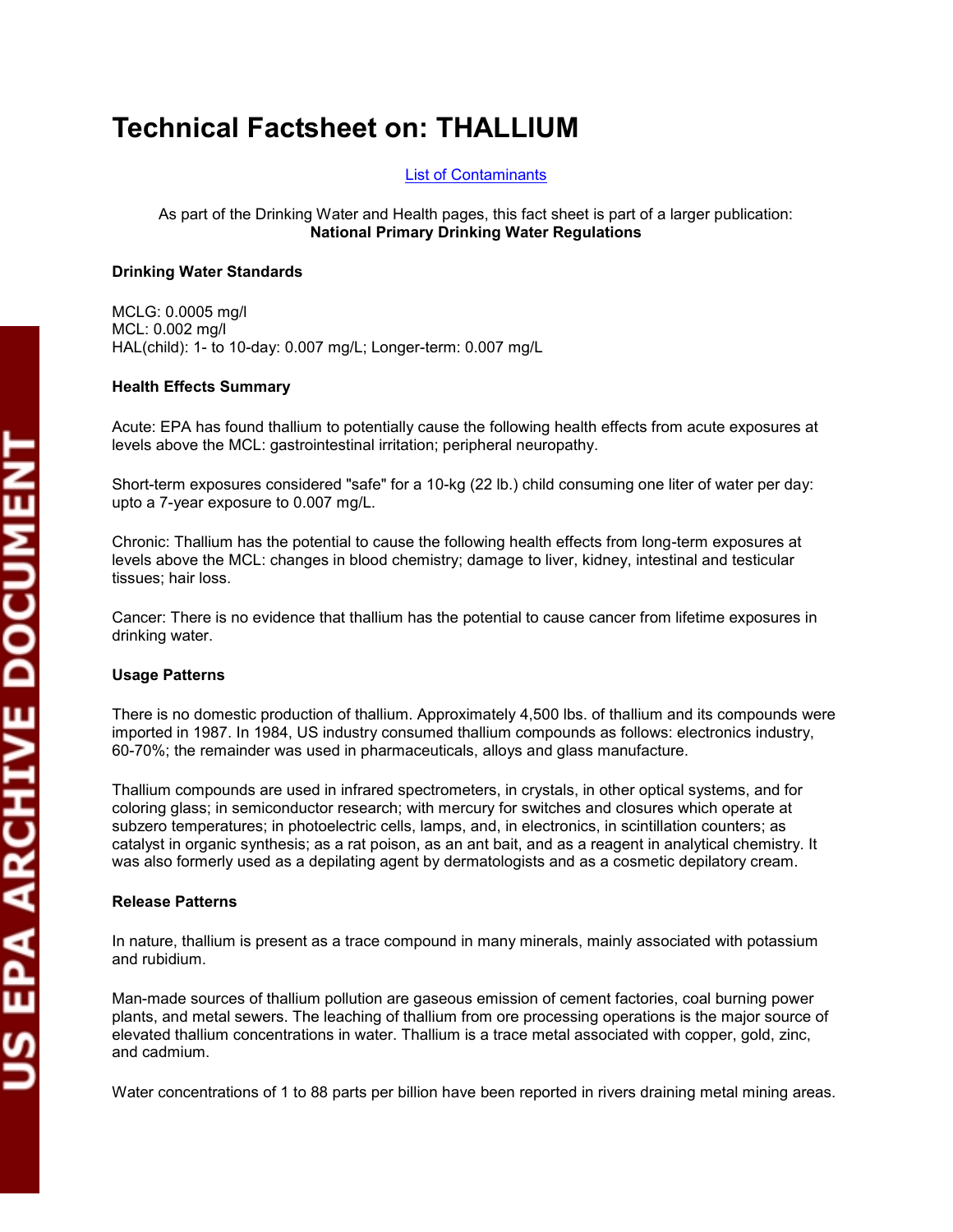From 1987 to 1993, according to the Toxics Release Inventory thallium releases to land and water totalled over 5,000 lbs., of which about half was to water. These releases were primarily from copper smelting and petroleum refining industries. The largest releases occurred in Texas and Ohio.

### **Environmental Fate**

 In a study of thallium movement in a simple aquatic ecosystem, concentrations of thallium decrease slowly in the water and increase tenfold in the vegetation and fish. Definite transport of thallium occurred among water, fish, and vegetation, but no transport was seen between the sand other ecosystem components.

 produced extensive thallium-humic acid interaction. It appears that thallium-organic interactions may be It was found that increasing pH decreased thallium-inorganic interactions. Increases in pH, however, important in most natural water systems.

solution. In reducing environments, thallous species may precipitate as a sulfide; otherwise, it will remain in

Thallium sulfate has been used as a rodenticide in Japan, where it was sprayed over forest areas, but was not found to persist in water for more than a month. Since thallium is soluble in most aquatic systems, it is readily available to aquatic organisms and is quickly bioaccumulated. Goldfish have a higher rate of uptake for thallium than for the five most common alkali metals. Some algae are able to concentrate thallium by a factor of 127 to 220 within one hour; in comparison, the concentration factors of 2.7 hours exposure were 114 for lead, 30 for cadmium, 80 for zinc, and 313 for copper.

Bioconcentration factors: in freshwater fish, factor of 100,000; in marine invertebrates, factor of 150,000; in marine fish, factor of 100,000; in freshwater and marine plants, factor of 100,000; in clams (Mya arenia), factor of 17.6-18.6; in mussel (Mytilus edulis), factor of 10.9-12.4; and in Atlantic salmon, factor of 27-1430.

### **Chemical/Physical Properties**

CAS Number: 7440-28-0 (metal)

Color/ Form/Odor: Thallium is a metallic element that exists in nature only in as salts and other combined forms.

Soil sorption coefficient: N/A; strongly adsorbed to some clays at alkaline pH.

Bioconcentration Factor: Log BCFs = 5 to 5.2 in fish, invertebrates; expected to bioconcentrate

Solubilities:

 oxide- insoluble sulfate- 48.7 g/L at 20 deg C acetate very soluble carbonate- 4% (w/w) cold water chloride- 2.9 g/L at 15.5 deg C nitrate- 39.1 g/L to 95.5 g/L at 20 deg C

Common Ores: Thallium is a trace metal associated with potassium in copper, gold, zinc, and cadmium ores.